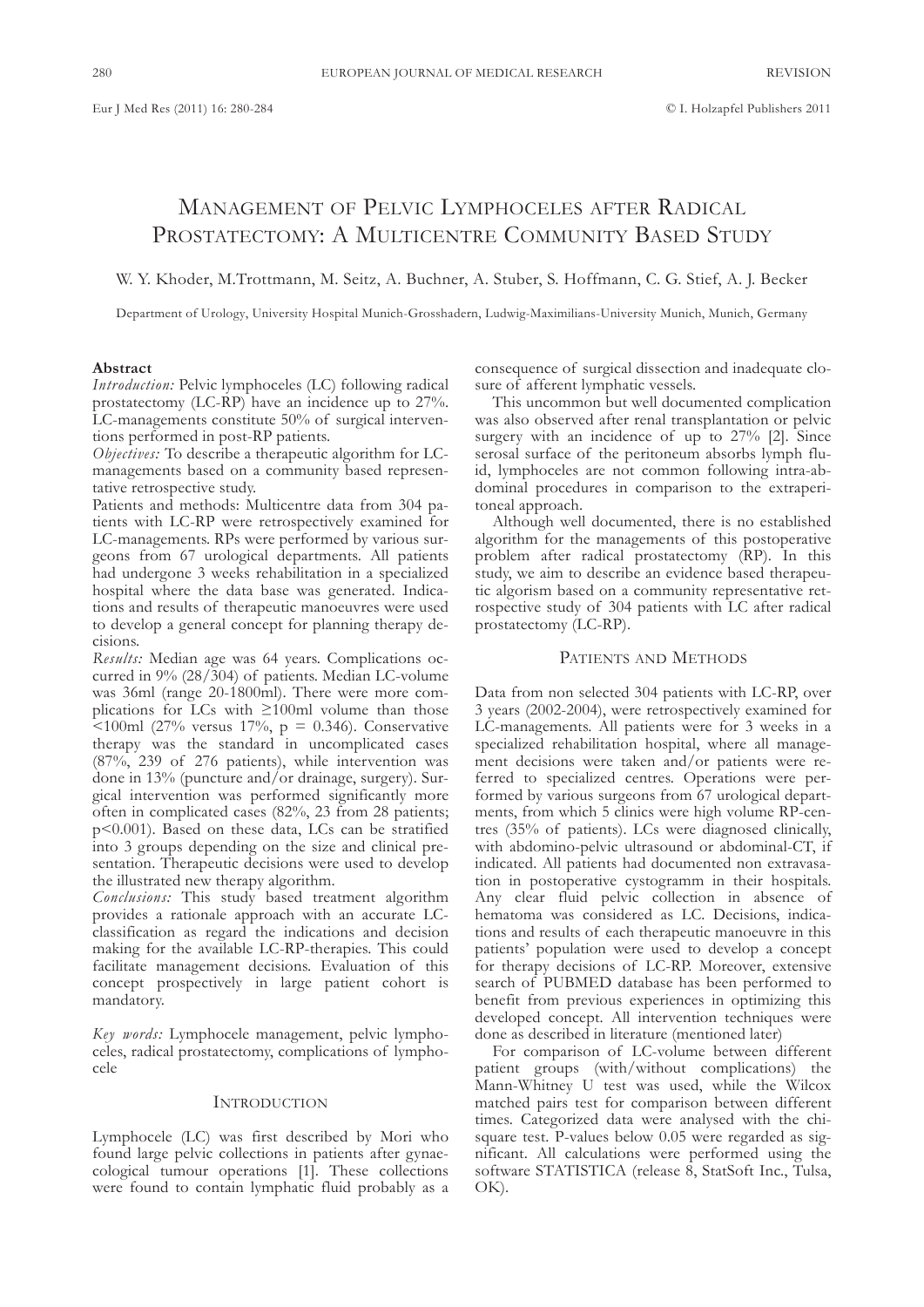1800

600

400

200

 $\pmb{0}$ 

lymphocele volume [ml]

#### **RESULTS**

Median age was 64 years with median Body Mass Index of 26.0 kg/m2. 25.7% of the patients had previous abdominal operations. Median prostate volume was 50ml. RP was done in 90.5% (275 out of 304 patients), laparoscopic extraperitoneal prostatectomy (EERPE) in  $7.2\%$  (22 of 304) and perineal prostatectomy in  $2.3\%$  (7 of 304) of cases. There was no correlation between the localisation of the LC  $(2\%$  left side, 57% right side, 11% bilateral, 6% paravesical) and the operation technique (p=0.390). lymphadenectomy was done in 96% of these patients with a median number of 10 lymph nodes. sentinel lymph node dissection was performed in 13 out of 304 patients  $(4.3\%)$ .

Complete LC-volume data over the whole 3 weeks follow up was available from 68 patients. Median LCvolume was 36ml (20 to 1800ml). complete volume chart data over the 3 weeks hospitalisation period were available from 41 patients. There was a decrease in LC-size during these  $3$  weeks in  $76\%$  (31 out of 41 patients), an ongoing increase in 17% (7 of 41) and no change in  $7\%$  (3 of 41) of the patients. This decrease in lc-size during the 3 week hospitalisation was found to be significant ( $p=0.002$ ). Regarding the maximum volume, LCs <100ml occurred in 68% (46 of 68) of patients and LCs  $\geq$ 100ml in 32% (22 of 68), respectively. The LC-volumes were higher in patients with complications than in those without complications (median volume 72ml versus 31ml; p=0.052). Patients with <100ml LC-volume had 17% incidence of complications (6 of 22) versus 27% in patients with  $≥100$ ml LC-volume (8 of 46; p=0.346) (Fig. 1, 3).

complications were observed in 9% (28 of 304) of LC-patients. Lower limbs oedema occurred in 4.3%, pain in 3.0%, thrombosis in 1.3%, infection in 1.3% and compression of the bladder with progressively increasing incontinence in  $0.3\%$ . There was no correlation between the incidence of complications and the operation technique ( $p = 0.393$ ) (Fig. 2).

conservative therapy was the standard in uncomplicated cases (87%, 239 of 276 Pat.) while intervention was done in 13% (37 of 276). In the other hand, this

*Fig.* 1. Diagram showing the relation between lymphocele volumes and its symptoms/complications. Note the statistically relevant cut off value of 100 ml volume.



 $m$ edian □ 25%-75%

Fig. 2. Diagrammatic illustration of the managements in 304 lymphocele patients after radical prostatectomy according to the presenting clinical picture.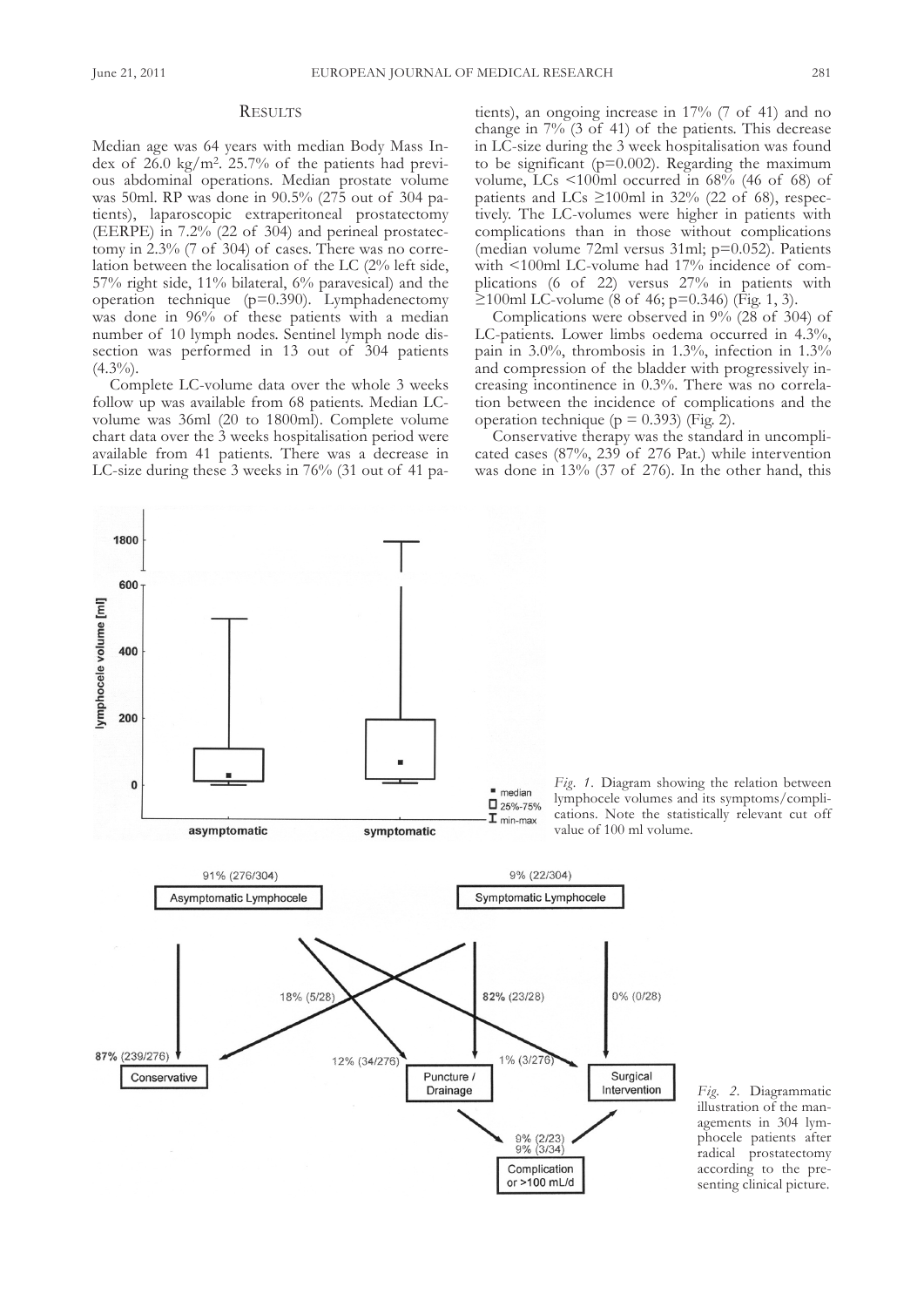

*Fig. 3.* Relation of lymphocele volumes and its managements. Note that with increased volumes above 100 ml, there was a statistically significant complication and intervention rates (26% und 45% respectively).

conservative therapy was done only in 18% (5 of 28) of symptomatic lcs cases versus 82% (23 of 28) for intervention  $(p<0.001)$  (Fig. 2).

Therapeutic intervention was done in 26% of LCcases with <100ml volume (12 out of 46 patients) and in 45% of cases with ≥100ml volume (10 out of 22 patients,  $p = 0.110$ ) (Fig. 3).

Puncture and/or drainage were done in 92% (34 out of 37) of the asymptomatic patients that had a therapeutic intervention, mainly for large lymphoceles  $(≥100ml)$  as follows; puncture in 76% (26 cases), drainage in 12% (4 cases), puncture and drainage in 12% (4 cases). The remaining  $8\%$  (3 out of 37) asymptomatic patients with intervention had primary surgery. On the other hand, all the 23 symptomatic patients had puncture or drainage (puncture in 43% (10 cases), drainage in 35% (8 cases), puncture and drainage in 22% (5 cases)). Success was generally defined as  $\leq 30$  ml/day for 5 days while failure (>100 ml/day/5 days) was managed either with sclerotherapy or surgical intervention.

surgical intervention (peritoneal marsupialisation) after puncture and/or drainage was done in 9% (3 out of 34) of the asymptomatic patients and in 9% (2 out of 23) of the symptomatic patients, respectively (fig. 2). Open surgery was done only in patients with a past history of abdominal operations or when the surgeons

were not familiar with laparoscopy. Previous puncturing and/or drainage were done mainly to drain infection or to decompress the vessels.

statectomy.

*Fig. 4.* Therapeutic Algorithm for pelvic lymphoceles after radical pro-

#### **DISCUSSION**

An important relevant consequence of LC-RP is the significantly high incidence of re-intervention. Approximately 50% of all re-interventions performed in RP-patients were for LC-managements [3]. The current study is a cross sectional study. all patients underwent rehabilitation in a specialized hospital which is a routine follow up of German RP-patients. This patients population represents the community in Bavaria because it corresponds to a randomly selected group of patients from all patients who underwent radical prostatectomy in the given period (3 years). furthermore, included patients represent small and high volume clinics, which is a further aspect of a community representative study.

Being aware that an algorithm for LC-treatment is not described in literature, we had used our mentioned retrospective data as basic resource. Therapy decisions and procedures were taken from many urologists and clinicians with different training concepts. This was used to develop an algorithm for LC-treatment (fig. 4).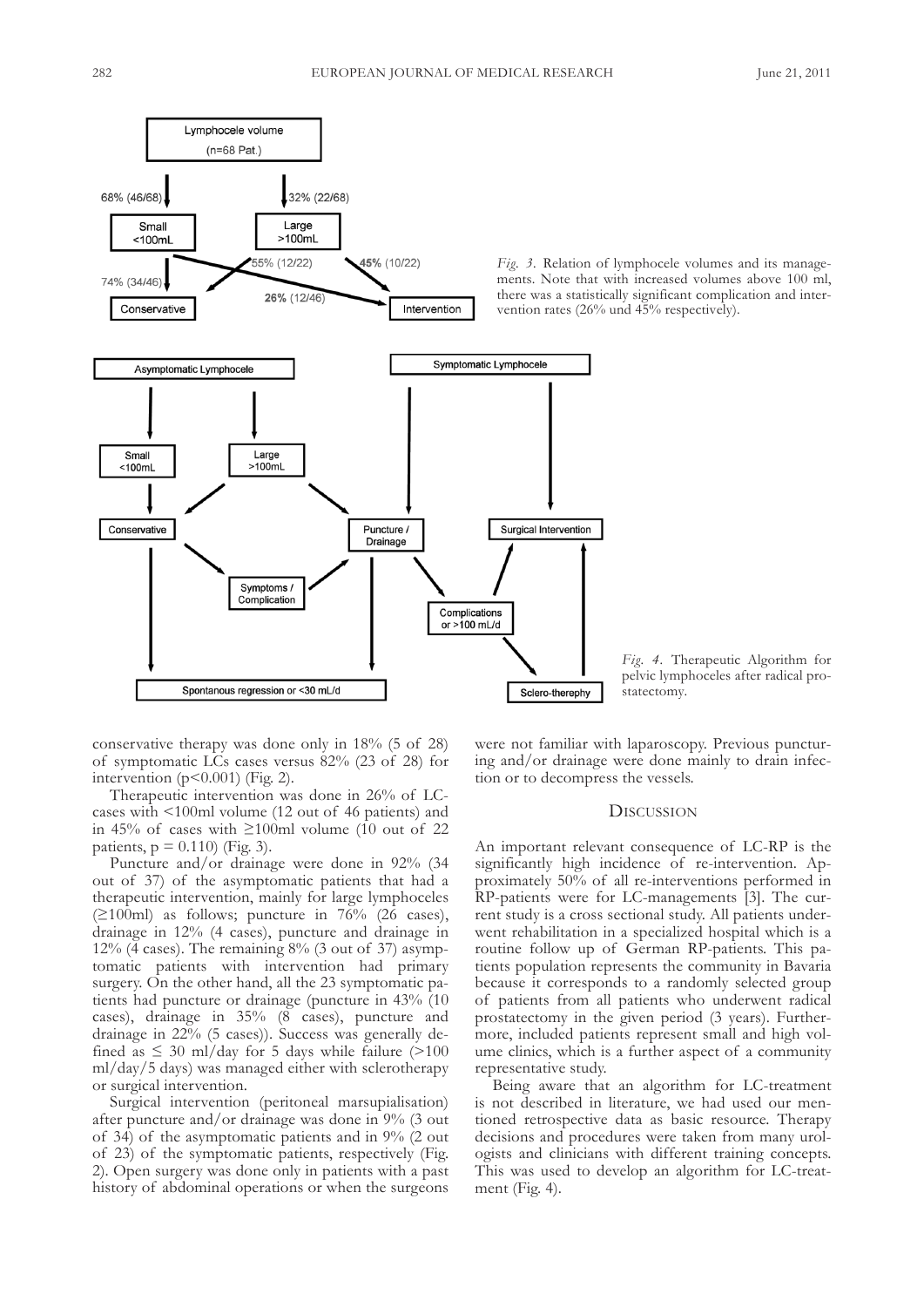Clinically relevant LC-characters were the volume, time of occurrence, progress and presence of complications. Interestingly, there was increase in LC-size over the first postoperative 2 weeks which became constant till 50th day in 7%, decreased in 76% and continued to increase in 17%. accordingly, we propose that the earliest time to plan an elective intervention in uncomplicated cases could be one month postoperatively.

asymptomatic lymphoceles were divided depending on its volume into  $2$  groups (cut off 100 ml). This seems logic depending on our observation that there was increase in the complication rate in LC-sizes  $\geq$ 100ml (27% versus 17% for smaller volumes) as well as the increased rate of interventions in this group  $(45\%$  versus  $26\%)$ . This was also proved statistically (fig. 1).

conservative therapy was the rule for both asymptomatic groups (87%). It was indicated for most of 1st group, while was only applied for slowly progressive LCs or LCs lying away from iliac vessels and bladder (deep or anterovesical) in 2nd one. This confirms the published data that only small portion of LC-patients requires intervention. subclinical-lcs (asymptomatic) occur with a much greater frequency but seldom become symptomatic requiring treatment. Rather, they resolve spontaneously [4]. although results of conservative therapy are satisfactory, clinical suspicion should remain high in order to detect and properly treat symptomatic-lcs when they occur.

In the second group there was a high rate of puncture (41%) and drainage (5%). There was also a higher complication rate (27%). Considering this high intervention/complication rates, it seems wise to puncture these LCs as a standard management (excluding the above mentioned exceptions). furthermore, there are no obvious indications mentioned in literature for the single or recurrent percutaneous aspiration of LCfluid [5] or percutaneous drainage [6]. Whereas, indications from current study were large LCs (2nd group), rapidly accumulating LCs, symptomatic-LCs under conservative therapy or occurrence of complications.

Puncture failure was defined as leakage ≥100ml/day for 5 successive days. This definition seems logic and clinically applicable especially when sclerotherapy is planed. so far, there is no mentioned generalized definition for this in literature. varga et al [8] considered lymphroe ≥100ml/day for one week an indication for laparoscopic LC-marsupialisation. There are no known limits for interval before surgery but in our own experience there were scant improvement after 3 weeks in resistant cases. so we recommend rash intervention if puncture and/or sclerotherapy fails.

for lc-puncture failure, following the previous definition, there were two 2nd-line therapies either sclerotherapy with many materials comparable with literature [4, 7] or surgical intervention [6]. Although sclerotherapy had a low success rate [4], some urologists continue to recommend multiple sittings to improve the results. A 2<sup>nd</sup> trial sclerotherapy remains controversial without obvious indications neither in our study nor in literature. However, this seems only logic when the leakage is decreasing or dramatically de-

creased in response to the 1st sitting. Meanwhile, we believe that a trial of sclerotherapy is not a choice for high risk patients (e.g. past history of deep venous thrombosis (DVT), pulmonary embolism or sepsis). In these patients surgical intervention should be the rule to avoid further risks.

LC-development could have health relevant sequelae like secondary infection, thromboembolic events due to compression of pelvic vessels,  $DVT$  and/or pulmonary embolism [13]. symptomatic and complicated LCs were included in one (3<sup>rd</sup>) group as they needed in 82% of cases the same management which was surgical intervention. Conservative therapy was only considered in 26% of these patients mostly for Painful-lcs without any compression risks. Puncture was done at first in 3 patients to decompress the vessels or to drain suspected infection. These were either prophylactically or therapeutically marsupialized afterwards. This high rate of interventions in 3rd group (82%) suggests that surgical intervention could provide the standard approach to avoid more complications or to prevent their occurrence.

As stated in literature, surgical drainage gives 50–70% success and > 90% success was reported after peritoneal marsupialisation [6]. Disadvantages of open technique included the requirement for general anaesthia, longer hospitalization, and surgical trauma. Recently, laparoscopic peritoneal drainage has been moving into the focus of attention [9-12]. Because of its efficacy and low morbidity, laparoscopic marsupialization is considered the first-line treatment for pelvic-LCs, whenever surgery is indicated, with a success rate duplicating the open approach. Open surgery remains indicated in small, deep or extremely lateral symptomatic-lcs which are difficult to distinguish from iliac vessels or patients with extensive adhesions/bowel interposition.

Lastly, care should be exerted to treat LC-complications at first e.g. puncture for infection (or abscess formation), heparenisation and exclusion of unstable thrombus for DVT and thrombolytic therapy for pulmonary embolism. Protracted therapy or re-collection of lc may have dangerous consequences in these patients. As mentioned, these patients (3rd group) are candidate for surgical intervention either as an elective or prophylactic manoeuvre.

One limitation of current study is its retrospective character, however, any prospective study will have ethical problems. Our intention was to develop a concept for future prospective evaluation which we are currently doing. Many centres and surgeons with different expertise were involved which may bias the concept. Some decisions were just one surgeon trend. But in the other hand, this had widened the concept to be a community based one. The number of patients' cohort was not too large, but from our point of view, was enough to develop a preliminary algorithm. finally, it would be of great help if we had a longer follow up revealing more details about our own success rates of the applied therapies. In this matter we had used the available literature. We hope to report the prospective evaluation of this algorithm in larger patients' cohort in a due time.